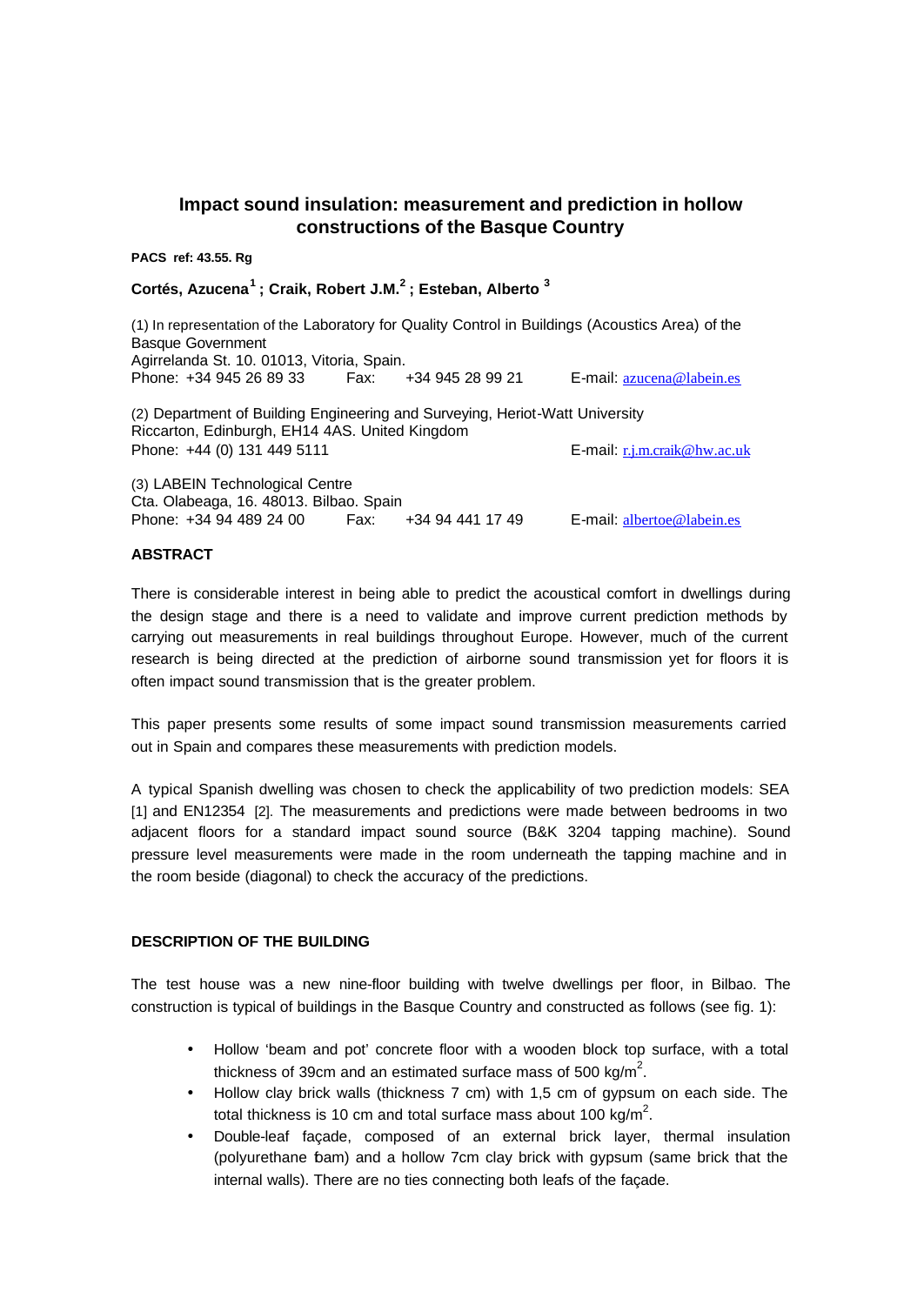Laboratory measurements of sound insulation were carried out on these constructions (in accordance with EN ISO 140-3 [3] and EN-ISO 140-6 [4]) to give the necessary input data for the CEN model [5].



Fig. 1: Floor plan and construction details of the test building

## **RESULTS**

Three different predictions were made:

- EN 12354-2 model using measured vibration reductions indexes  $K_{ij}$ .
- EN 12354-2 model using the equations for vibration reduction index found in *annex E* of EN 12354-1.
- SEA model

All models calculated the contribution of the direct path (where present) and all the flanking paths that involve transmission across one structural junction. The contribution of longer paths was not included.

In order to simplify the calculations, the influence of the doors and windows were neglected and the internal leaf of the façade wall was taken to be the same as the internal walls.

Both EN 12354 models included corrections for the measured structural reverberation time of the different elements. The structural reverberation time was measured *in situ* for both floors and walls, using an impact source. As no loss factor measurements were available for the laboratory floor, results from a similar floor were used [6].

The SEA model is similar to the EN 12354 model and if the same assumptions are made then the same results are obtained. However, in the SEA model no experimental data was used. The force exciting the floor was based on the known properties of a tapping machine and from this the power input was calculated [1]. The damping of the elements was computed assuming a typical value for the internal loss factor (0.015) and adding this to the computed edge losses.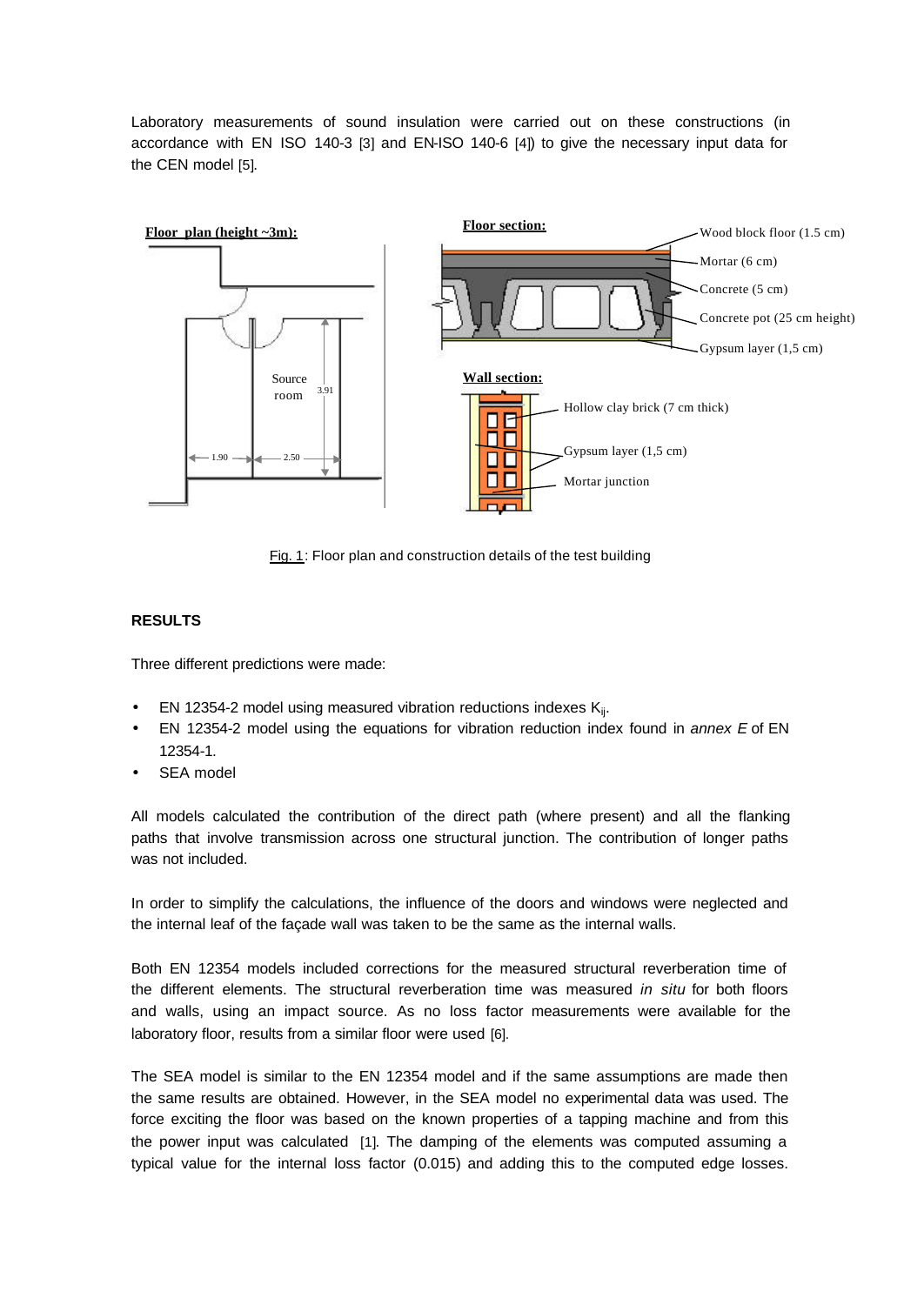The structural transmission ( $K_{ij}$  in the EN 12354 model) was computed from all the properties of the walls and floor and not simply on the ratio of the surface densities (as in EN 12354).

It would be reasonable to assume that the EN 12354 model that used measured values of Dv should be the most accurate as it has the least amount of calculated data. The EN 12354 model with calculated  $K_i$  has some calculated data but has measured data for other properties. The SEA model has only calculated data.



Fig. 2: Measured and predicted impact sound levels (room underneath).

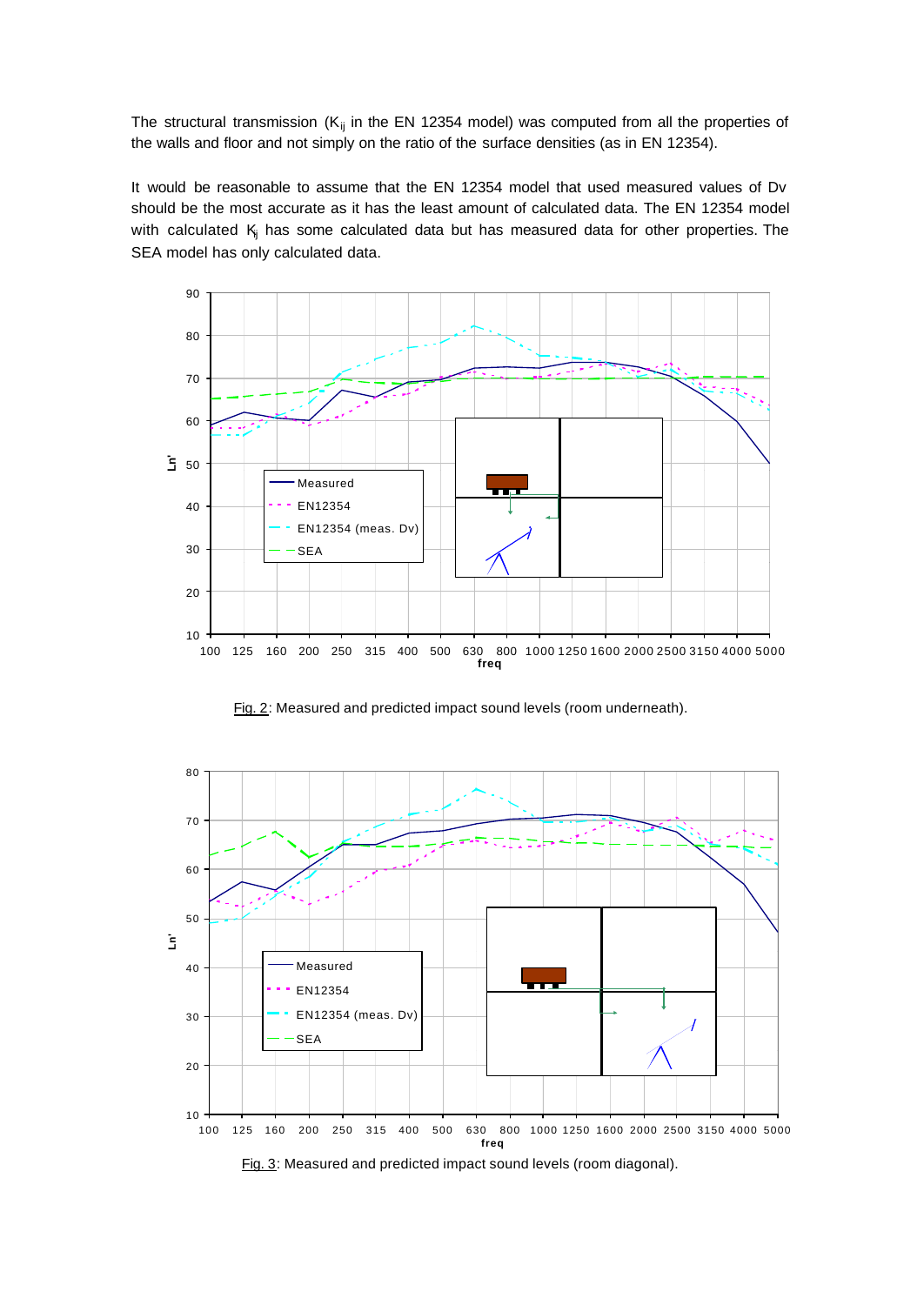All the models give reasonable agreement with the measured data with the variations being within the expected range.

| Ln' <sub>w</sub>   | <b>Measured</b> | <b>EN12354</b> | <b>EN12354</b><br>(measured. Dv) | <b>SEA</b> |
|--------------------|-----------------|----------------|----------------------------------|------------|
| room<br>underneath | 77              | 78             | 79                               | 76         |
| roon diagonal      | 74              | 74             | 75                               |            |

The overall index, useful for most normative purposes (Ln'<sub>w</sub> according to EN ISO 717-2 [7]), is

Fig. 4: Overall index  $(Ln'_{w})$  obtained with the different models.

There is good agreement between measured and predicted values.

### **MEASURED VIBRATION REDUCTION INDEX**

A key parameter in determining the flanking transmission is the vibration reduction index, which is a measure of attenuation across a structural junction. In addition to the sound pressure level measurements, vibration measurements were made for comparison with the predicted values. Although both the walls and floors are hollow the predicted values were computed assuming that they were homogeneous. Measurements of the vibration reduction index between two floors and between a floor and a wall were carried out. Measurements were made both on the upper side of the floor (on the wood block) and on the underside (ceiling). Significantly different results were obtained showing that the wood block flooring is not rigidly bonded to the concrete. This was not expected. These different measured results lead to different values of  $K_{ii}$  as shown in Fig 5.



Fig. 5: Vibration reduction indexes K<sub>ij</sub>.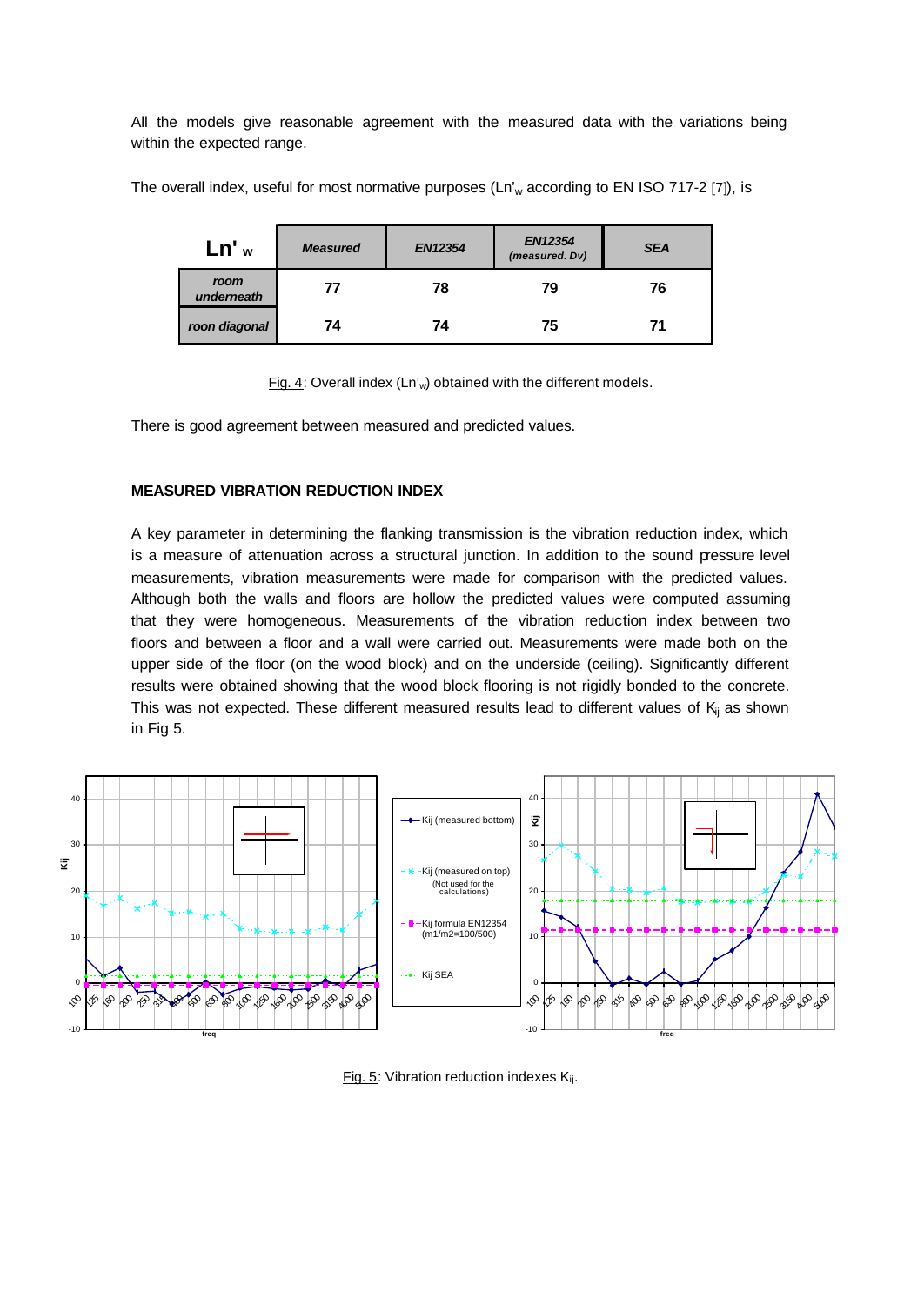The calculations in the EN 12354 model with the measured Dv included in this paper are those corresponding to the K<sub>ij</sub> measured on the bottom (radiating side) of the floor. Using the K<sub>ij</sub> measured on the wood block results in large errors in the predicted values of impact sound level.

The measured values of  $K_{\text{floor-flow}}$  placing the accelerometers in the radiating side of the floor (bottom) show good agreement with the expected theoretical values from EN 12354 and SEA. However there is poor agreement between the expected and actual values with  $K_{\text{floor-wall}}$ .

#### **DISCUSSION & CONCLUSIONS**

The results show that, contrary to expectations, both sides of a 'beam and pot' floor (with a timber block layer) may vibrate with different levels even though there is no elastic layer inside it. This behaviour needs to be studied in more detail to identify the origin of this difference. Architects or acoustics consultants using the new EN12354 must take this into account to avoid large differences between the expected and the measured values of sound insulation. For example when calculating the airborne sound transmission between two adjacent rooms in a dwelling (EN 12354 –1:2000), the radiation from the floor and from the ceiling may be very different.

Although the overall calculations of sound pressure level agree well with measured data there is much poorer agreement with the vibration reduction index, which is a key component of the calculation. A consequence of differences in the values of  $K<sub>i</sub>$  is that the different models give different paths as the dominant path. For example the EN 12354 models indicate that radiation from the walls is more important than the floor (for both rooms) whereas the SEA model indicates that radiation from the floor is more important than the walls (see example in fig. 6).



Fig. 6: direct and flanking paths for SEA and EN12354 models (transmission to the room underneath). Shown EN model uses the calculated K<sub>ij</sub>.

This shows that good agreement between the measured and predicted overall SPL is not evidence that the underlying model is correct and could lead to incorrect decisions being made when trying to improve sound transmission. For example in this case the SEA model suggests